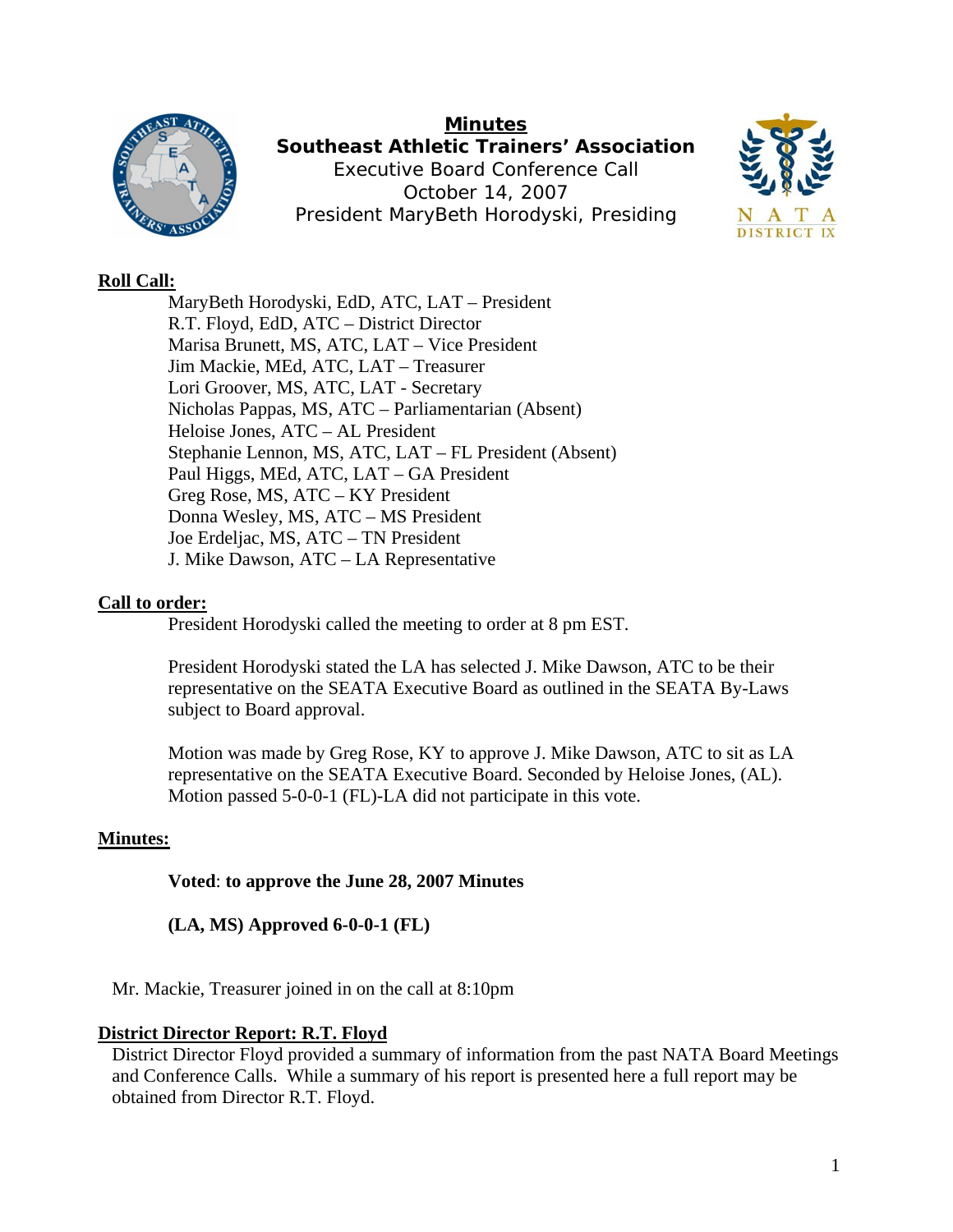- 1. Attendance for the NATA meeting in Anaheim was 20% higher than in Los Angeles, which met attendance goals. Some exhibitors thought exhibit hall traffic was not heavy. In December 2007 the Finance Committee will ascertain if Anaheim met its financial goals. The Board will determine whether to retain the current west rotation every ninth year or go west sooner in the rotation pattern.
- 2. The Foundation proposed a Fellows program that would honor scholars and researchers for their leadership and service to the athletic training profession and the NATA, NATA Foundation and related entities which was approved. The first induction of new fellows will be at the 2008 NATA Annual Meeting.
- 3. The GAC wishes to honor a former chair of the Government Affairs Committee, Daniel Campbell (deceased), by naming a legislative award after him. Mr. Campbell, a former member of District IX, was the co-author of the book *"Reimbursement for Athletic Trainers."* This was approved.
- 4. The NATA Board approved the revised committee chair and committee evaluation forms.
- 5. Governance Task Force Chair Rochelle Rittgers updated the NATA Board on GTF discussion. The Task Force's preliminary recommendations include:
	- District bylaws should either specify the names of its state associations or refer to the "officially recognized AT organizations" (one per state).
	- State representatives be the only members of the voting body of the district on national issues
	- Districts renew their focus on outstanding communication on all levels
	- States align their committees to match national committees
	- Fully utilize NATA resources
	- State representatives attend the State Leadership Form every year
	- Districts consider the timing of their district meetings
	- Related to the Governance Task Force the NATA Board approved that the approved meeting minutes will be emailed to district directors and posted on the Committee Chairs website. An email with a link will be sent to committee chairs and state presidents. A summary of meeting highlights and agenda topics will be posted on the members only section website when available at http://www.nata.org/members1/documents/
- 6. The NATA Board voted to continue with Capitol Associates for a one year agreement with the ability for annual renewing of the contract for up to a total of three years.
- 7. NATA had 120 participants in 2006 and almost 200 in 2007. CUATC and SSATC wish to participate in the 2008 Capitol Hill Day. The BOD approved \$12,500 from the CMS travel funds and \$11,320 from the contingency account to support an increase in attendees at 2008 Capitol Hill Day.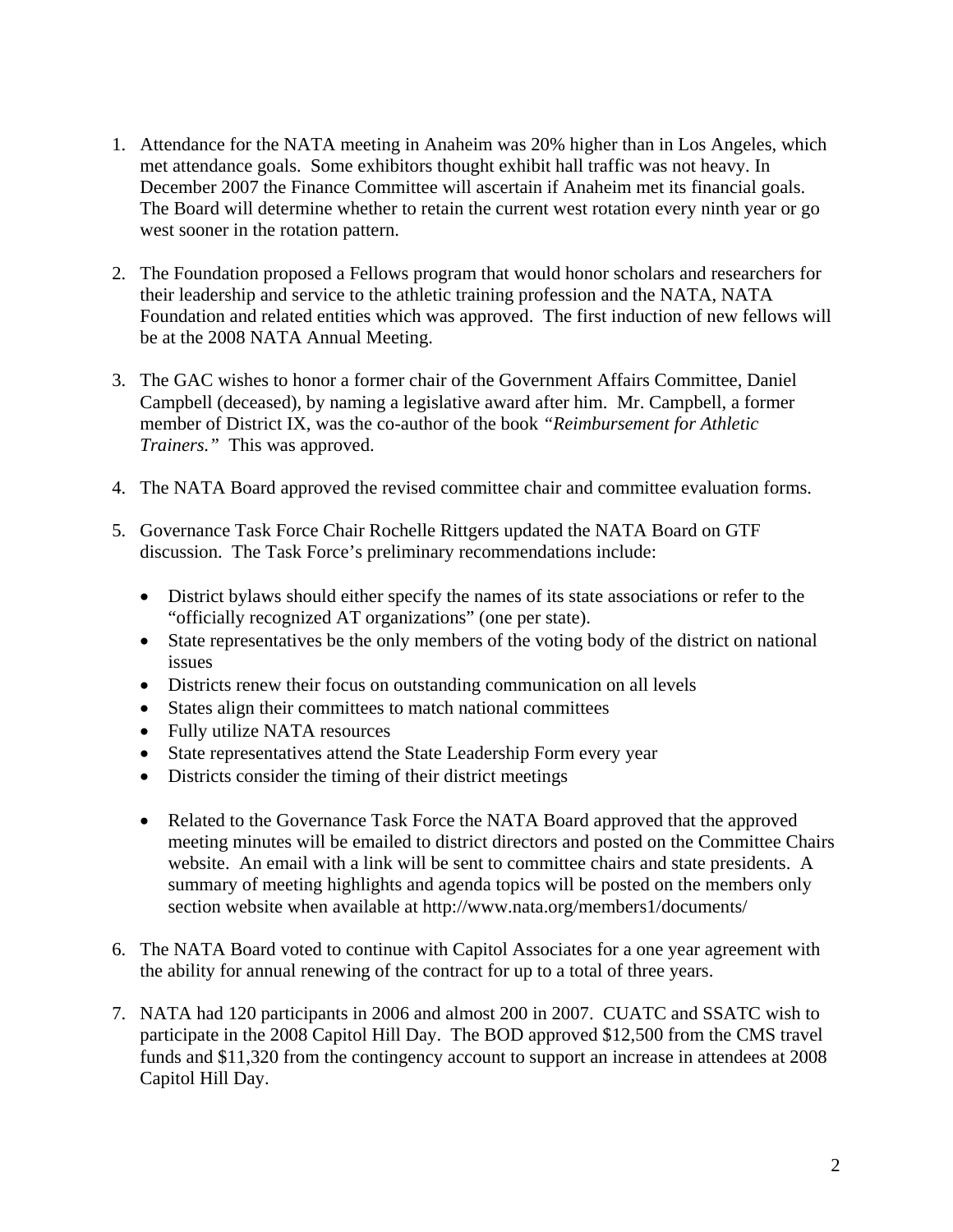- 8. The Board of Directors initially approved decreasing national student dues from \$80 to \$50 but in a subsequent conference call changed the dues to \$60.00 in light of the expense of a new benefit in the works for them.
- 9. The Board voted to reduce International dues to the amount of National Regular Certified dues. International members will access publications online rather than receiving them in the mail.
- 10. Executive Director Becker-Doyle and President Kimmel were in Washington, DC on September 25. While there, they met with the executive director of the AOTA and reestablished contact with the APTA by meeting the new executive director.
- 11. The Board approved the Shared/Green dues option, which will give a \$10 discount upon request to the second of two NATA members residing at the same home address. only one set of publications will be sent to the address.
- 12. Multi-Year Dues Option. To encourage early dues payment, the NATA Board passed a multi-year dues option be implemented. Under this policy, members who renew and pay dues for two (or possibly three years) would receive a \$5 discount on each year. If a dues increase is initiated for one of the future years already paid for, the member shall be exempt for that year's increase.
- 13. Trial Membership. Executive Director Becker-Doyle reported the Membership Task Force's recommendation to offer a trial student membership has resulted in more than 1,000 applications for student membership to date.
- 14. The NATA BOD will meet in Opryland in December and Director Floyd requested that District IX replicate the pick up service & BOD Gifts that worked so well last year in Orlando. The Finance Committee will meet Saturday, December 1 with a member reception that evening. The Board Meeting will be on Sunday & Monday, December 2 & 3.

# **President's Report: MaryBeth Horodyski**

- President Horodyski asked the board to continue to focus and keep moving forward on their work on the P&P and By-Laws. President Horodyski stated that if we do have changes that need to be brought to the membership she would like to have these completed prior to the membership meeting.
- President Horodyski stated we have offices up for election in the fall of 2008.
- President Horodyski recommended that we have someone on the board, i.e. Secretary, to get newsletter items to R.T. for both the SEATA and NATA news. She is encouraging everyone to get news of what is going on in their states and D9 in both of these newsletters as we have many accomplishments and happenings that should be noted.
- President Horodyski asked that SEATA Executive Board Members and Committee Chairs to forward SEATA and NATA Communications on to other colleagues, Program Directors, friends etc. to make sure that communications are getting to all members. We should not assume that people know or are getting information off of the websites.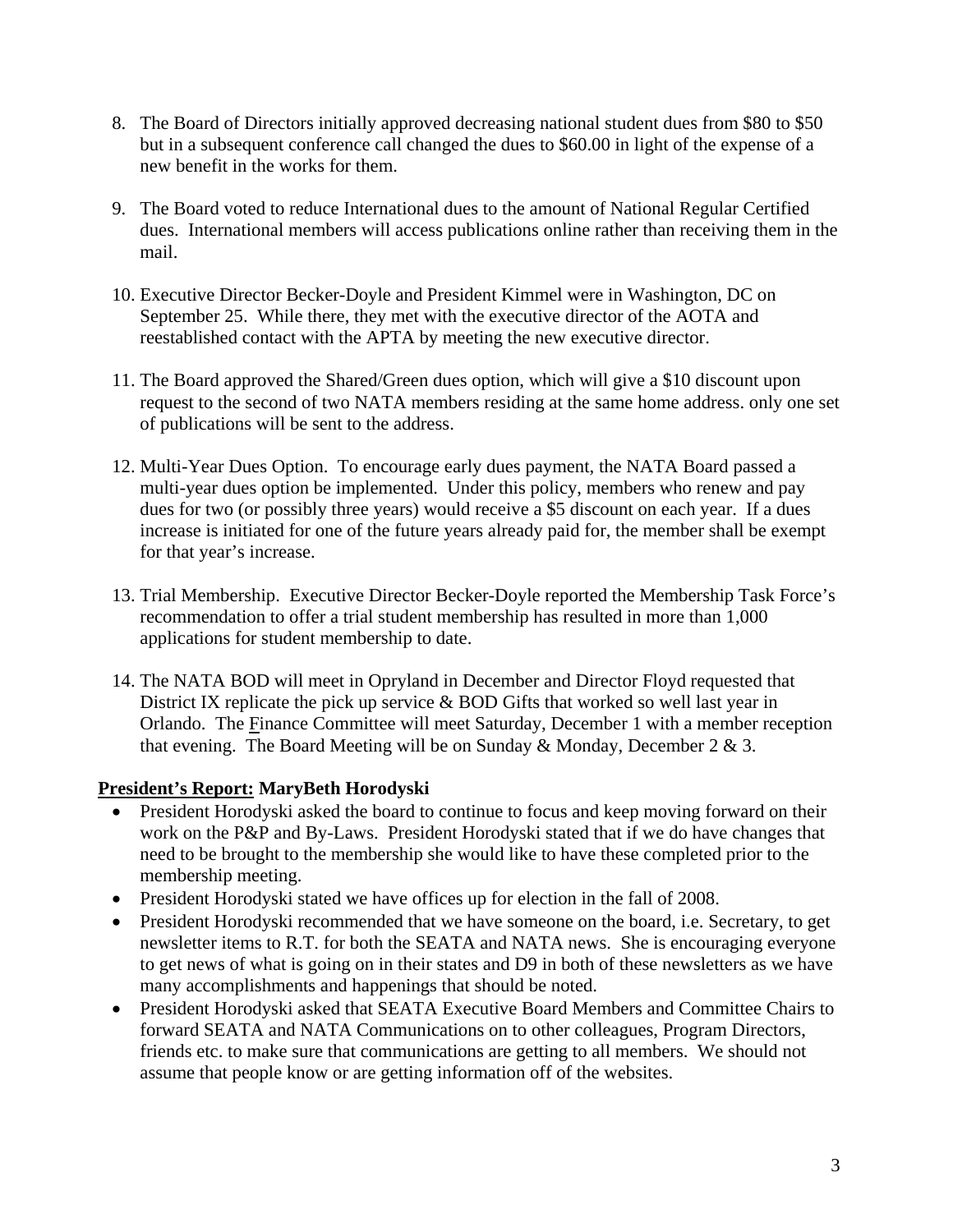#### **Vice President's Report: Marisa Brunett**

Vice President Brunett emailed out the latest update hotel availability grid from Conference Direct prior to this conference call for possible future SEATA Annual Meetings at various hotels and varying dates. She requested the Executive Board to select their top three choices for her to bring back to Conference Direct on this call.

There was discussion by the board to inform Sandra from Conference Direct of the other states in 2009 meetings that are in January-TN, GA, and KY. The Executive Board also asked Vice-President Brunett to ask Sandra to investigate the transportation issues @ each site from the airport to and from the hotels.

A Motion was made by Greg Rose, KY to move forward with the following three sites that sent proposals to Conference Direct.

- **1). Edgewater Beach Resort, Panama City, FL**
- **2). Hilton Sandestin Resort, Sandestin, FL**
- **3). Franklin Cool Springs Marriott, Franklin, TN**

And to leave all the dates as listed on the availability grid while finalizing dealings with these three hotels.

Seconded by J. Mike Dawson, LA

Motion passed 6-0-0-1 (FL)

The Executive Board reminded Vice-President Brunett that she and David Green will need to do site visits for the Edgewater Beach Resort and the Hilton Sandestin as we are already familiar with the Franklin Cool Springs Marriott.

## **Treasurer Report: Jim Mackie**

| Current Bank Balance: | Date: 9-28-07 | \$61,370.28  |
|-----------------------|---------------|--------------|
| Investment Balance:   | Date 9-30-07  | \$288,057.90 |

- Request for the approval of a \$50.00 donation for out going NATA Staff Member Sandy Ward who has made significant contributions to our profession. Sandy left the NATA in August to pursue desire to return to teaching elementary school. All districts have been asked to make a contribution if they would like to so we can present her something at our January 2008 Secretary – Treasurers Meeting.
- Donna Wesley, MS asked if the funds would come from the Presidents discretionary funds. President Horodyski stated that they would and asked the board to consider a minimum of \$100 as she has been an invaluable assistance to all of the districts whenever they have requested her assistance. Joe Erdeljac, TN agreed that the board should do more and that it should come from the President's discretionary funds.
- Donna Wesley, MS, made a recommendation that Treasurer Mackie check with the other districts to see what they are doing and present back to the board so that an appropriate amount for all of her hard work and assistance over the years would show District IX's thanks for all of her support. The board was in agreement with Ms. Wesley's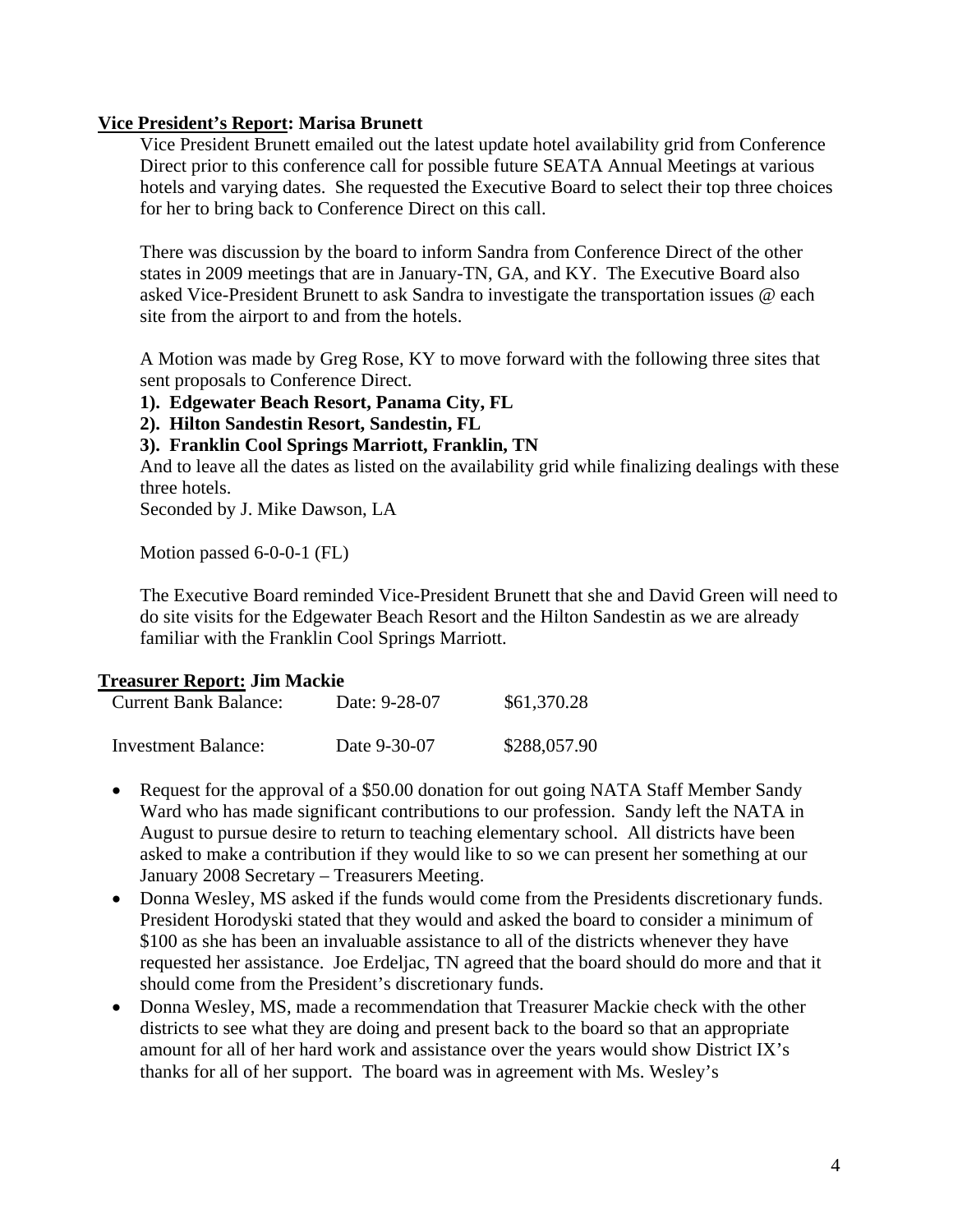recommendation and Mr. Mackie will get the information for the board to make a decision on by the next conference call.

- Memorial resolutions: we received a thank you from family of Doc Fontenot of Louisiana
- Any other notices of deceased members from your state, please notify John Anderson and Jim Mackie. Only other one noted for '07 is Brady Greathouse of Florida.
- The Finance Committee, consisting of Jim Mackie, Treasurer, MaryBeth Horodyski, Donna Wesley & Heloise Jones met last weekend Oct. 6-7 in Atlanta to make recommendations for the 2008 SEATA Budget as well as reviewing policies and procedures. The meeting was productive and we will be forwarding material for your review prior to the November Conference Call.
- Registration is now live for the SEATA Athletic Training Student Symposium and Athletic Training Educators Workshop

# **SEATA Administrative Issues: MaryBeth Horodyski**

• President Horodyski stated that the SEATA Executive Board would be coming in on Wednesday evening February 27, 2008 for our board meeting at the Annual Clinical Symposium.

## **Committee Reports:**

- President Horodyski sent out a Committee's Vacancy list to the Executive Board to review and make suggestions prior to this conference call and has now asked to review the list with the board. She requested that the board allow her to review the entire vacancy list and then make comments/suggestions after she presents the information. The board was in agreement with this.
- The following committees that still have vacancies that need state representation are:

\* Clinical/Industrial/Corporate Athletic Trainers' Committee AL and LA- Vacant

- \* EC Educational Multimedia Committee FL, KY, LA, TN
- \* Ethnic Diversity Advisory Committee KY, LA
- The following members names are being brought forth on these SEATA Committees to the board for approval:
	- \* College/University Athletic Training Committee Joe Kanefsky, MS, ATC, LAT, CSCS (FL Representative)
	- \* College/University Athletic Training Students' Committee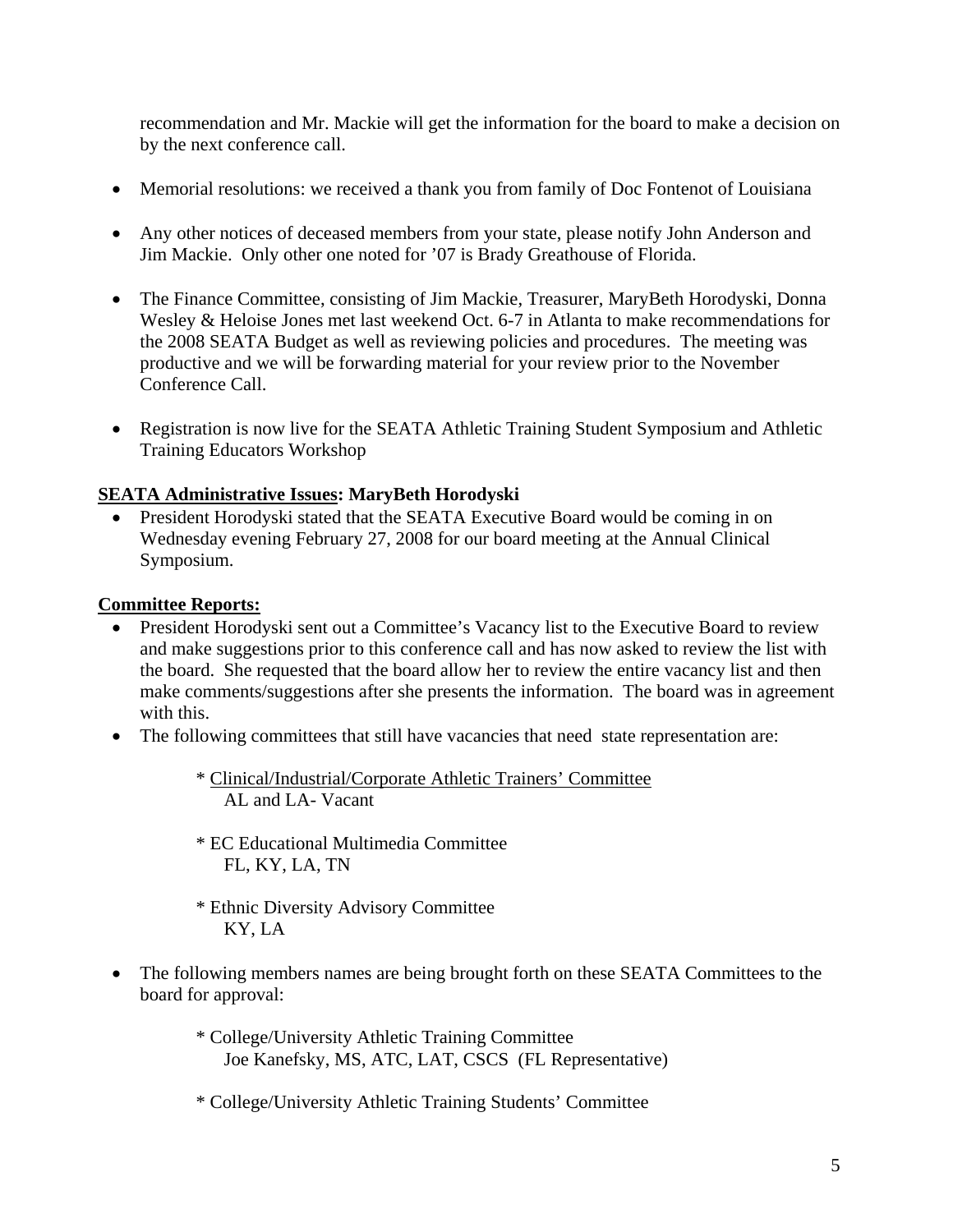Rich Frazee, ATC, LAT (FL Representative) Jeri Zemke, MS, ATC ( AL Representative) Derek Suranie, MEd, ATC (GA Representative)

- \* SEATA Athletic Training Educator's Conference Committee Program Coordinator (Helps run the meeting) Stacy Walker, PhD, ATC from Ball State University- She is a Non-SEATA member.
- \* SEATA Research and Education Committee Shannon Ashe, MEd, ATC (AL Representative) Nancy Cummings, EdD, ATC, CSCS (FL Representative)

\* SEATA Finance Committee For one Non-Executive Board Member J. Lindsy McLean, ATC, PT

A motion was made by Greg Rose, KY to accept all names brought forth for these open committee positions. Seconded by Donna Wesley, MS.

Motion passed 6-0-0-1 (FL)

#### **New Business**

• President Horodyski present a request from Stephanie Lennon, FL to the SEATA Executive Board to again provide funding support for our states to go to the NATA's "Capitol Hill Day" in February.

Greg Rose, KY made a motion to set aside \$1000.00 per state for the 2008 NATA "Capitol Hill Day" to assist the D9 states in sending members to ensure that each state has the representation needed for this event. Seconded by J. Mike Dawson, (LA)

Motion passed 6-0-0-1(FL)

#### • **Strategic Plan:**

President Horodyski again reminded the board to respond in a timely manner to emails sent out that may be coming from Joe Erdeljac, TN or herself in regards to the continued work on the Strategic Plan.

Paul Higgs, GA left the call @ 9:15pm

• **PR Firm:**

Vice-President Brunett brought back the request that was discussed at the board meeting in Anaheim for SEATA to possibly assist the states with some funds to use for securing a PR firm to work with. She stated that this could be an opportunity for one firm to assist all states in SEATA making it more appealing to a firm. President Horodyski suggested that each state president find out if their states would be interested and to get back to